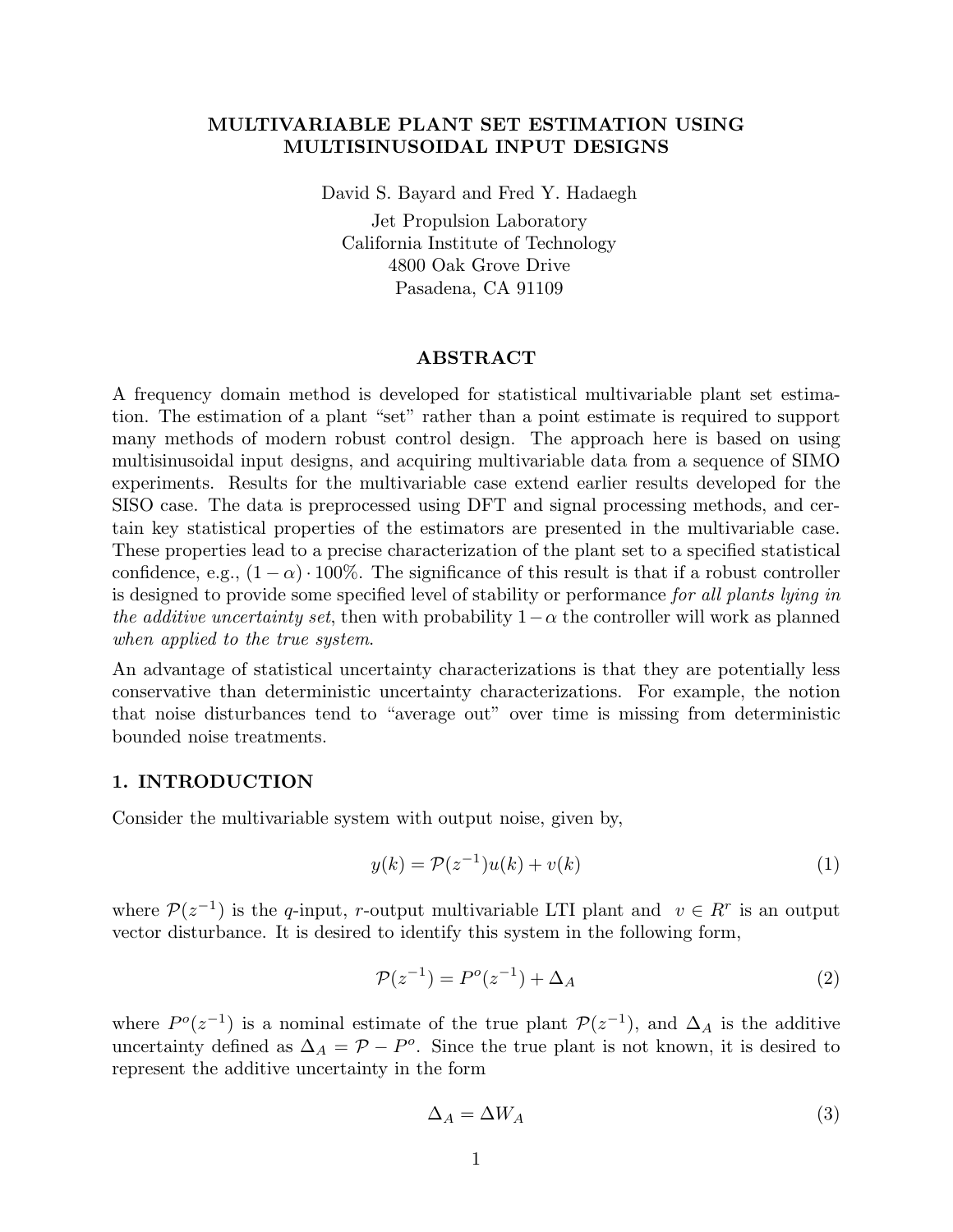such that  $\Delta$  is norm bounded (i.e., such that  $||\Delta||_{\infty} \leq 1$ ) and such that  $W_A$  is a minimumphase transfer function weighting matrix. The filter matrix  $W_A$  is then typically incorporated into the control design, to ensure robustness properties over the additive uncertainty set.

The goal of this paper is to identify a nominal plant estimate  $P<sup>o</sup>$ , and a weighting filter  $W_A$ such that the relation  $P = P^o + \Delta W_A$  holds (for some  $||\Delta||_{\infty} \le 1$ ) to a specified statistical confidence  $1 - \alpha$  specified by the designer. It is then a separate problem in modern robust control synthesis to find a compensator C that has desirable stability and performance properties for all plants in the uncertainty set defined by  $P^o$  and  $W_A$  [1][7].

The rationale is that if  $C$  can ensure some level of performance for all plants in the additive uncertainty set defined by <sup>W</sup>A, then the controller *will work as designed when implemented on the real plant* with probability  $1 - \alpha$ . This approach effects a marriage between the hard uncertainty bounds used in modern  $H_{\infty}$  robust control designs, and the soft bounds obtainable using statistical methods.

#### **2. A-PRIORI INFORMATION**

The estimation of a plant set requires the specification of certain a-priori information. The assumptions are given explicitly in this section.

First, the following definition will be needed.

**Definition 1** A MIMO transfer function  $G(z^{-1})$  is said to be in  $\mathcal{D}(M, \rho)$  if the impulse response matrix sequence  $\{g(k) \}_{k=0}^{\infty}$  defined by the Z-transform relation  $\sum_{k=0}^{\infty} g(k) z^{-k} = C(z^{-1})$  satisfies  $G(z^{-1})$  satisfies,

$$
\overline{\sigma}(g(kT)) \le M\rho^k
$$

for some  $\infty > M > 0$  and  $1 > \rho \geq 0$ .

The main usefulness of Definition 1 is due to the next lemma.

**Lemma 1** Let  $G(z^{-1}) \in \mathcal{D}(M, \rho)$ . Then the derivative of G on the unit circle can be uniformly bounded from above as follows,

$$
\overline{\sigma}\left(\frac{dG(e^{-j\omega T})}{d\omega}\right) \le \frac{TM\rho}{(1-\rho)^2}
$$

**Proof:** see [6].

The bound in Lemma 1 insures a certain smoothness in G and allows one to overbound errors incurred interpolating frequency data in-between grid points.

**Assumption 1** The true plant  $\mathcal{P}(z^{-1})$  is a stable unknown linear time-invariant (LTI) q-input r-output multivariable transfer function assumed to be in  $\mathcal{D}(M, \rho)$ , where M and  $\rho$  are assumed known.

The experiment design is now briefly described. Consider the periodic input excitation design into the  $n_1$ <sup>th</sup> actuator, composed of a harmonically related sum of sinusoids,

$$
u_s(k, n_1) = \sum_{i=1}^{n_s} \sqrt{2\alpha_i(n_1)} \cos(\omega_i kT + \phi_i(n_1))
$$
\n(4)

 $\blacksquare$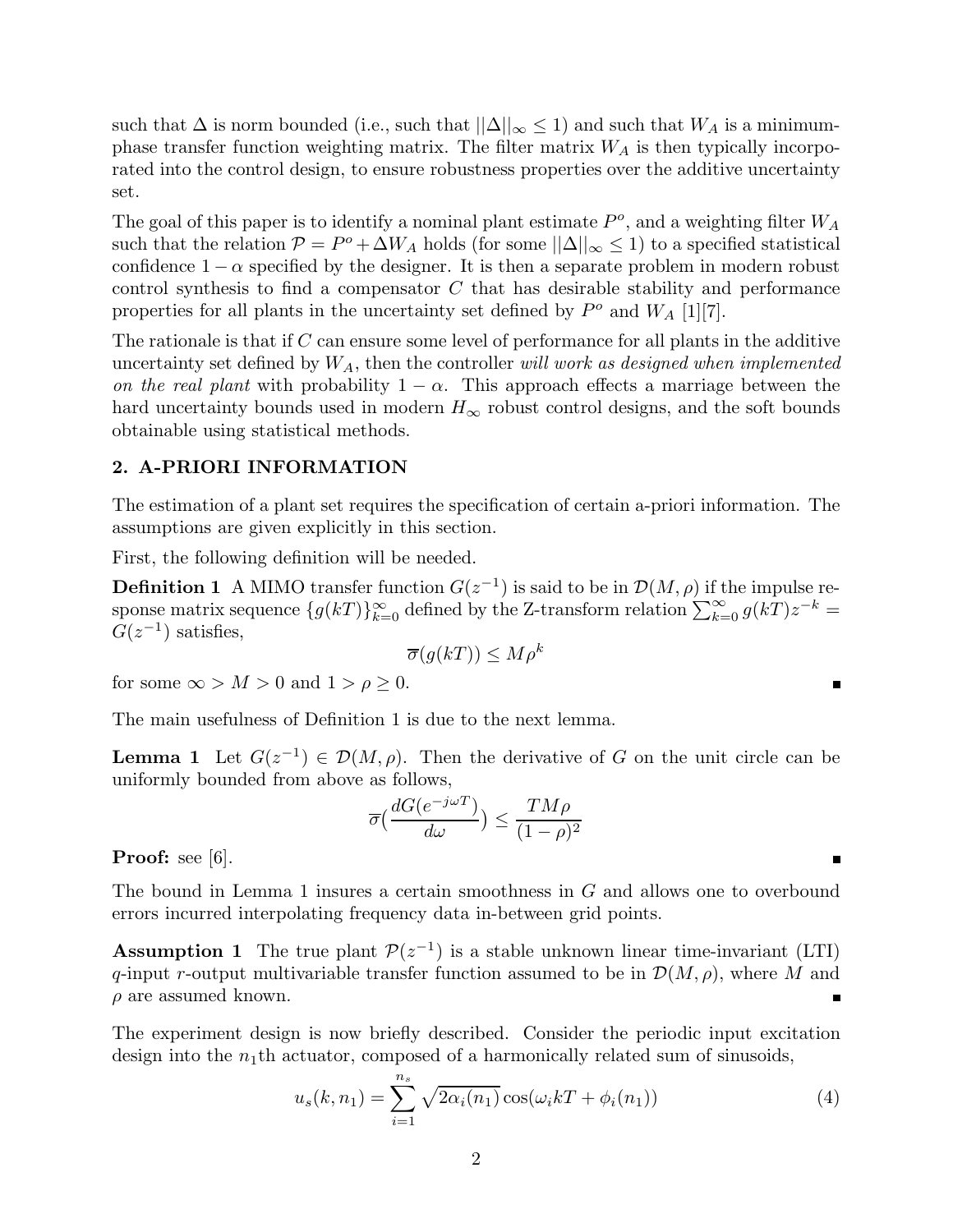where  $\omega_i = 2\pi i/T_p$ ,  $T_p = N_sT$ ,  $n_s \le N_s/2$ . The power is normalized as,

$$
\sum_{i=1}^{n_s} \alpha_i(n_1) = 1
$$
 (5)

where the relative power in each component  $\{\alpha_i(n_1) > 0, i = 1, ..., n_s\}$  is assumed specified. In order to minimize peaking in time domain the sinusoids are phased according to Schroeder [20] as,

$$
\phi_i(n_1) = 2\pi \sum_{j=1}^i j\alpha_j(n_1)
$$
\n(6)

(Here, a slightly modified form of the Schroeder phase is used in (6), as derived in Young and Patton [22]). More recent expressions which use the Schroeder design as a starting point for further reducing the crest factor of the multisinusoid signal (4) can also be used [11]. The Schroeder phasing (6) is used here mainly for implementation convenience. The actual choice of phase does not effect the analysis or change any of the main results herein.

**Assumption 2** Data for the multivariable case is assumed to be taken by performing q separate single-input multiple-output (SIMO) experiments, using a multisinusoidal excitation of the form (4) with the full number of sinusoids  $n_s = N_s/2$  for each experiment.

**Assumption 3** The output disturbance  $v(k) \in R^r$  can be represented by  $v(k)$  =  $W(z^{-1})d(k)$  where  $d(k) \in \mathbb{R}^r$  is a white zero-mean Gaussian vector noise sequence normalized such that  $E[d(j)d^{T}(k)] = \delta_{jk} \cdot I$ ;  $W(z^{-1})$  is a *diagonal matrix* of filters

$$
W(z^{-1}) = Diag\left\{W(z^{-1}, 1), ..., W(z^{-1}, r)\right\}
$$
 (7)

where  $W(z^{-1}, n_2)$  is a minimum phase (stable and stably invertible) transfer function,  $n_2 = 1, ..., r$ .

**Assumption 4** Data from each SIMO experiment is taken while the system is in periodic steady-state.

**Assumption 5:** The input period  $N_sT$  of the multisinusoidal design (4) is long compared to the time constants of noise filter W and its inverse  $W^{-1}$ .

In this formulation, the designer has the freedom to choose the frequency shaping  $\{\alpha_i(n_1)\}\$ and the number of periods of data collected  $m(n_1)$  in each SIMO experiment.

### **3. PREVIOUS RESULTS**

Various methods of plant set estimation have been given in the literature. The various approaches can be roughly divided depending upon whether they use time-domain estimation as in Kosut [14], Younce and Rhors [21], Goodwin and Salgado [12], or frequency domain estimation as in Lamaire et. al. [16], Parker and Bitmead [17], Bayard [3], or De Vries and Van den Hof [8][9].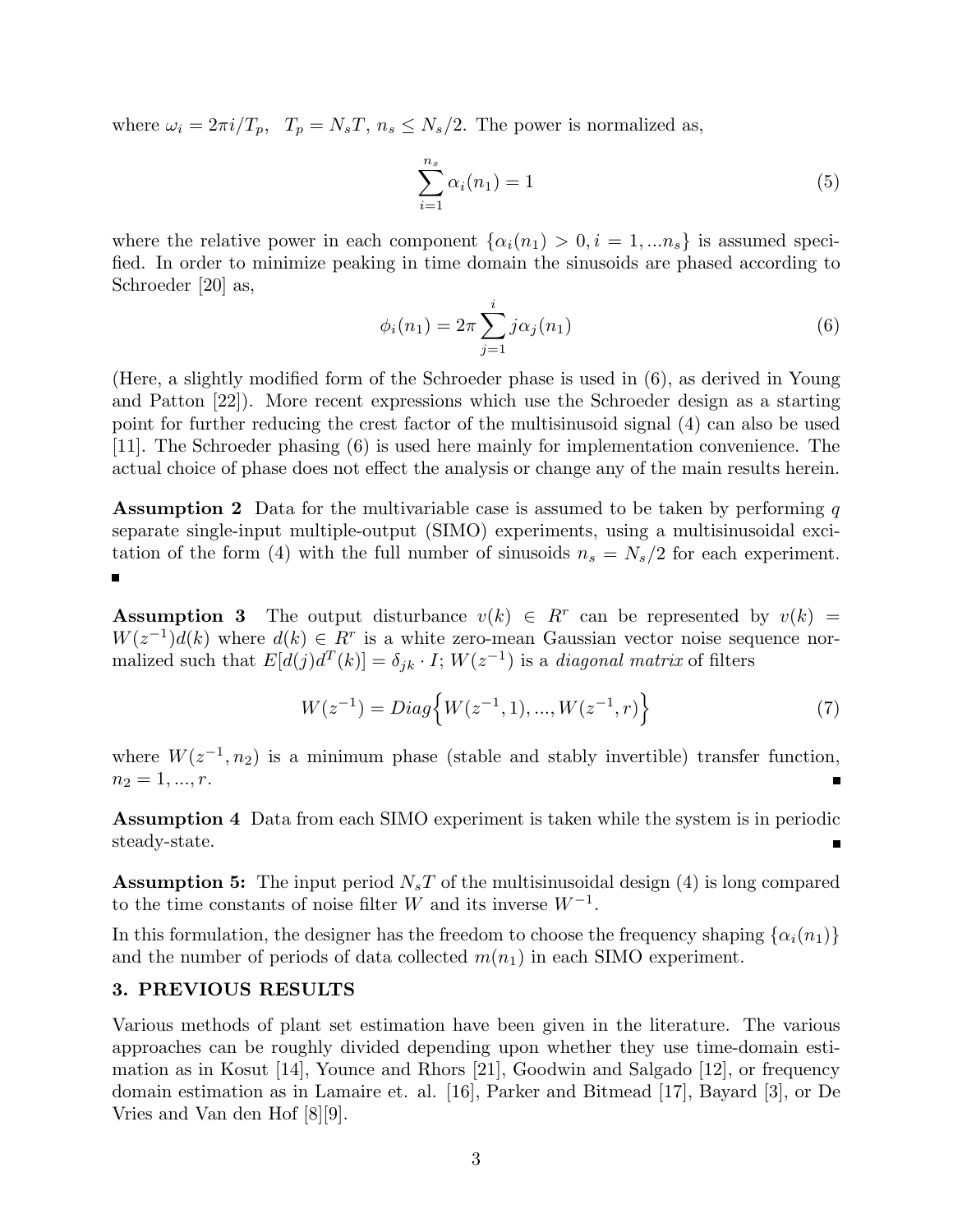Methods within each category generally differ based on the types of inputs allowed (e.g., second-order stationary, white noise, periodic, multisinusoidal, persistent exciting, etc.), the types of quantities being estimated (e.g., plant dynamics, noise PSD's, unmodelled dynamics), model parametrization (e.g., pole-zero models, FIR models, etc.), assumptions on the noise (e.g., bounded noise, bounded noise DFT, Gaussian noise, etc.), and the type of a-priori information required (i.e., smoothness priors, open-loop damping, model order, relative degree, etc.).

Related approaches which give hard bounds on the identified model error can also be found in Helmicki, Jacobson and Nett [13] and Gu and Khargonekar [10]. However, these methods are not directly comparable since they start by assuming frequency data is available in a specific form (i.e., with hard error bounds) and do not explicitly separate the error into noise and unmodelled dynamics.

A specific method for SISO plant set estimation using multisinusoids has been given in [3] for the case of:

- (i) Gaussian noise  $d(k)$
- (ii) Data taken in steady-state
- (iii) Noise shaping filter of form  $W = \sigma \overline{W}(z^{-1}, 1)$  where filter  $W(z^{-1}, 1)$  is known, and  $\sigma$  is a scale factor which can be known or unknown.

These results were generalized by De Vries and Van den Hof [9] as follows,

- (i) non-Gaussian noise
- (ii) Data not necessarily taken in steady-state
- (iii) The weighting filter  $W(z^{-1})$  is completely unknown

Eliminating the need for a-priori knowledge of the noise coloring filter  $W(z^{-1})$  is particularly useful in practice. The main cost of these improvements is that the expressions obtained in [9] are only valid *asymptotically* (valid as the input period  $N_sT$  becomes large). However, exact expressions are difficult to obtain in the case where noise is estimated along with unmodelled dynamics, and asymptotic results of this type may be unavoidable for bridging the gap between theory and practice.

The present paper will extend the SISO results in [3] to the multivariable case. In this extension, a philosophy will be used similar to  $[9]$ , in that a-priori knowledge of W will be avoided at the expense of obtaining only asymptotic results (i.e., valid as  $N_sT$  becomes large).

## **4. MIMO PLANT SET ESTIMATION**

An additive error  $\Delta_A(z^{-1})$  is used to characterize the mismatch between the true plant  $P(z^{-1})$  and a nominal plant estimate  $P<sup>o</sup>(z^{-1})$ , i.e.,

$$
\Delta_A(z^{-1}) = \mathcal{P}(z^{-1}) - P^o(z^{-1})
$$
\n(8)

It will be useful to define an *additive uncertainty set* as the set of plants  $\Omega_A(P^o, \ell_A(\omega))$ associated with a specified overbound  $\ell_A(\omega)$  on the additive error, i.e.,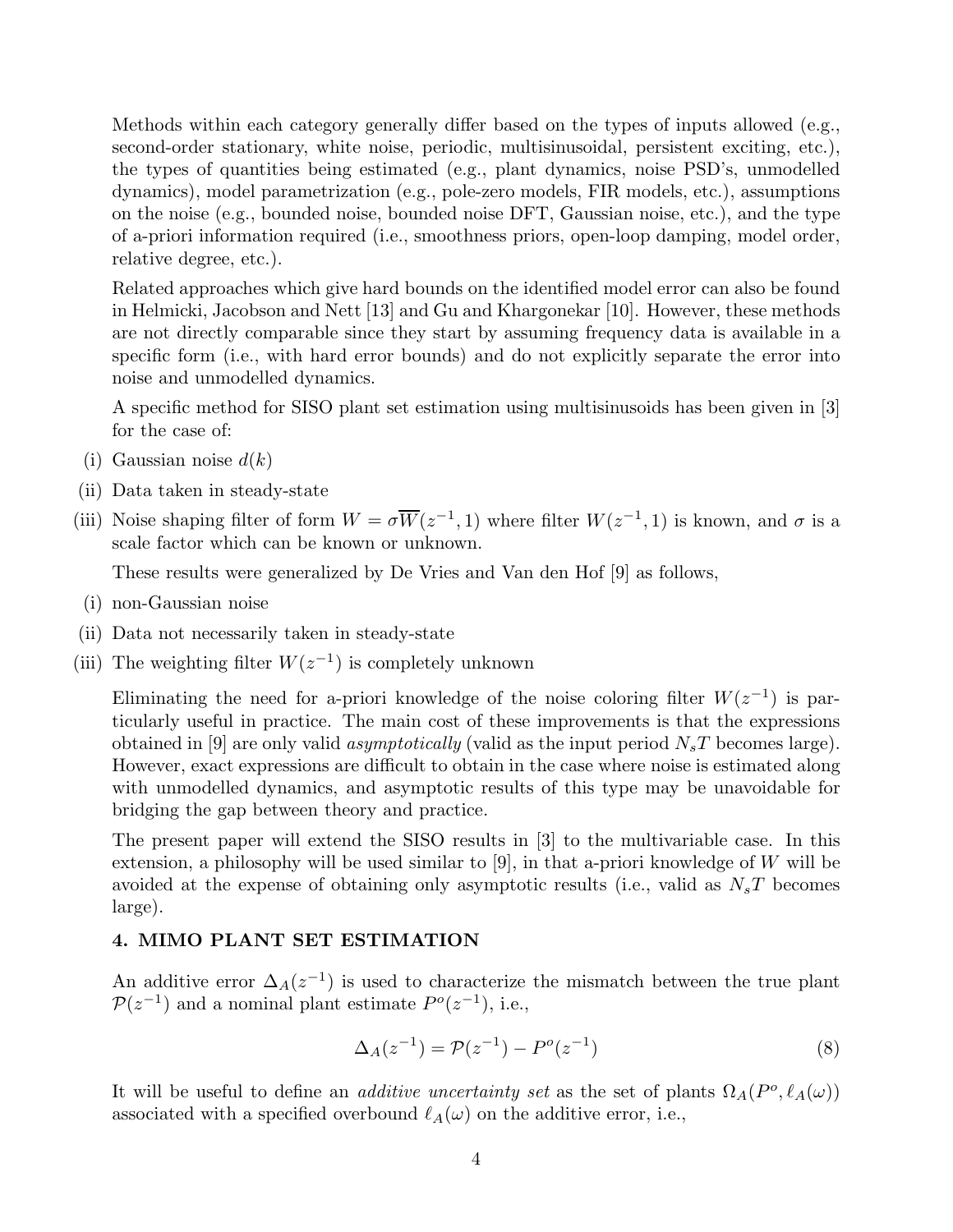$$
\Omega_A(P^o, \ell_A(\omega)) = \{ P : \overline{\sigma}(P - P^o) \le \ell_A(\omega), \text{ for all } \omega \in [0, \pi/T] \} \tag{9}
$$

This notion is extended to the specification of a *statistical* overbound  $\ell_A^{1-\alpha}(\omega)$  in the fol-<br>lowing definition lowing definition,

**Definition 2**  $\ell_A^{1-\alpha}(\omega)$  is said to be an *overbound on the additive uncertainty with statistical*<br>confidence  $(1-\alpha) \times 100\%$  if *confidence*  $(1 - \alpha) \times 100\%$  if,

$$
Prob\{\mathcal{P} \in \Omega_A(P^o, \ell_A^{1-\alpha}(\omega))\} \ge 1-\alpha
$$
\n(10)

Ė

The significance of this definition is that  $\ell_A^{1-\alpha}$  characterizes (to statistical confidence  $(1-\alpha) \times 100\%$ ) a set in which the true plant  $\mathcal{D}$  belongs. Hence if a robust controller is  $\alpha$ ) × 100%) a set in which the true plant P belongs. Hence, if a robust controller is designed to provide some specified level of performance *for all plants lying in the additive uncertainty set*  $\Omega_A(P^o, \ell_A^{1-\alpha}(\omega))$ , then with probability  $1-\alpha$  the controller will work as planned when applied to the true system planned *when applied to the true system*.

The calculation of a statistical overbound  $\ell_A^{1-\alpha}$  from pointwise overbounds is given in the next result next result.

# **Lemma 2**

Given discrete-time plant  $\mathcal{P}(z^{-1}) \in \mathcal{D}(M,\rho)$ , assume that noisy frequency domain data  ${P(\omega_i)}_{i=1}^N$  are available on a uniform grid on the unit circle  $\omega_i = i\Delta_g$ ,  $i = 1, ..., N$  with grid spacing  $\Delta_g = \omega_{i+1} - \omega_i = \frac{\pi}{TN}$ . Assume that the accuracy of each data point can be characterized by the quantity  $\epsilon$ , such that the event  $F$ . characterized by the quantity  $\epsilon_i$  such that the event  $E_i$ ,

$$
E_i: \quad \overline{\sigma}(\mathcal{P}(\omega_i) - \widehat{P}(\omega_i)) \le \epsilon_i \tag{11}
$$

is satisfied with at least probability  $1 - \kappa$  at each grid point *i*. Here, the events  $E_i$  *i* = 1, ..., N may or may not be jointly statistically independent. Let  $S(\widehat{P}, \omega)$  be a linear spline interpolant to the data  $\{P(\omega_i)\}_{i=1}^N$ , i.e.,

$$
S(\widehat{P}, \omega) = \begin{cases} \widehat{P}(\omega_i) + \frac{(\omega - \omega_i)}{\Delta_g} (\widehat{P}(\omega_{i+1}) - \widehat{P}(\omega_i)) & \text{for } \omega \in (\omega_i, \omega_{i+1}] \\ \widehat{P}(\omega_1) & \text{for } \omega \in [0, \omega_1]. \end{cases}
$$
(12)

and let  $P^o(z^{-1})$  be any stable parametric model fit to the data. If  $\ell_A^{1-\alpha}(\omega)$  is defined as,

$$
\ell_A^{1-\alpha}(\omega) = B_1(\omega) + B_2(\omega) \tag{13}
$$

where,

$$
B_1(\omega) = \begin{cases} \epsilon_{i+1} + \overline{\sigma}(S(\widehat{P}, \omega) - \widehat{P}(\omega_{i+1})) + \frac{\Delta_g T M \rho}{(1 - \rho)^2} & \text{for } \omega \in (\omega_i, \omega_{i+1}] \\ \epsilon_1 + \frac{\Delta_g T M \rho}{(1 - \rho)^2} & \text{for } \omega \in [0, \omega_1] \end{cases}
$$
(14)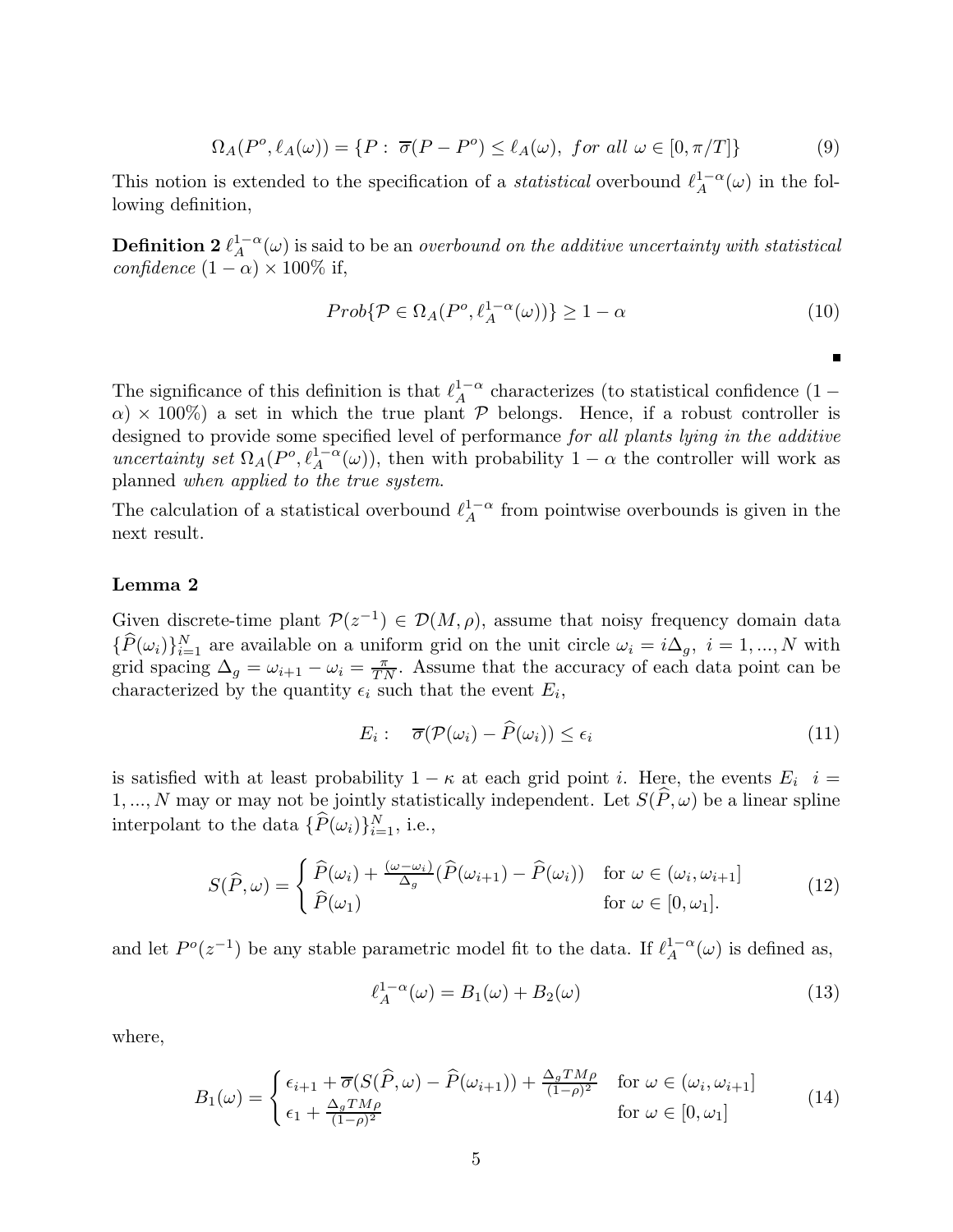$$
B_2(\omega) = \overline{\sigma}(S(\widehat{P}, \omega) - P^o(\omega))
$$
\n(15)

*then,*  $\ell_A^{1-\alpha}$  *is an overbound on the additive uncertainty with statistical confidence,* 

$$
1 - \alpha = \begin{cases} (1 - \kappa)^N & \text{if } E_i, \ i = 1, ..., N \text{ are independent} \\ 1 - \kappa N & \text{otherwise} \end{cases}
$$
(16)

 $i.e., \ell_A^{1-\alpha}(\omega)$  *satisfies*,

$$
Prob\{\mathcal{P} \in \Omega_A(P^o, \ell_A^{1-\alpha}(\omega))\} \ge 1-\alpha
$$

**Proof:** The result proved identically to Theorem 2.1 in Bayard [3], by replacing absolute values  $|\cdot|$  of scalar quantities with maximum singular values  $\overline{\sigma}(\cdot)$  of matrix quantities.

Intuitively, the overbound  $\ell_A^{1-\alpha}(\omega)$  in (13) can be thought of as the sum of three terms: a<br>curve fit error  $B_2(\omega)$ ; an estimation error at the grid points  $\epsilon \omega$  and an interpolation error *curve fit* error  $B_2(\omega)$ ; an *estimation error* at the grid points  $\epsilon_i$ ; and an *interpolation error* between grid points  $B_1(\omega) - \epsilon_i$ .

Values for M and  $\rho$  will be assumed known a-priori (they may be known from the physics of the process, practical experience, or can be found by impulse or step response experiments). Systematic methods for finding multivariable data  $\{P(\omega_i), \epsilon_i\}_{i=1}^N$  with the desired<br>proporties in Lemma 2 will be the main focus of the remainder of this paper. properties in Lemma 2 will be the main focus of the remainder of this paper.

### **5. DATA ACQUISITION AND PROCESSING**

Consider a single-channel input design  $u_s(k, n_1)$  applied to the  $n_1$ th actuator, with design weights  $\alpha_i(n_1), \quad n_1 = 1, \dots, q$  of the multisinusoidal form (4). The system is allowed to reach periodic steady-state, at which time the plant response at the  $n_2$ <sup>th</sup> sensor is denoted as  $y_s(k, n_2, n_1)$  for each sensor  $n_2 = 1, ..., r$ . Consider breaking the data into windows which are precisely one period long in length, and denote the output data from the  $\ell$ th period as,

$$
y_s^{\ell}(k, n_2, n_1) = y_s(k + (\ell - 1)N_s, n_2, n_1)
$$
\n(17)

for  $k = 0, ..., N_s - 1$  and  $\ell = 1, ..., m(n_1)$ . It is assumed that  $m(n_1)$  periods of output data (i.e.,  $y_s^{\ell}(k, n_2, n_1)$ ,  $\ell = 1, ..., m(n_1)$ ), are collected at steady-state.

This process is repeated for q SIMO experiments  $n_1 = 1, ..., q$ , corresponding to a separate experiment from each of the system's q actuators. The frequency shaping  $\{\alpha_i(n_1)\}\$  of the multisinusoidal design (4) and number of periods  $m(n_1)$  of data collected, can be chosen differently for each SIMO experiment. For notational convenience, the total number of data windows acquired over *all* experiments is defined by,

$$
\overline{m} \stackrel{\Delta}{=} \sum_{n_1=1}^{q} m(n_1) \tag{18}
$$

Under Assumptions 1-5 one can construct the following estimates and statistical distributions [5],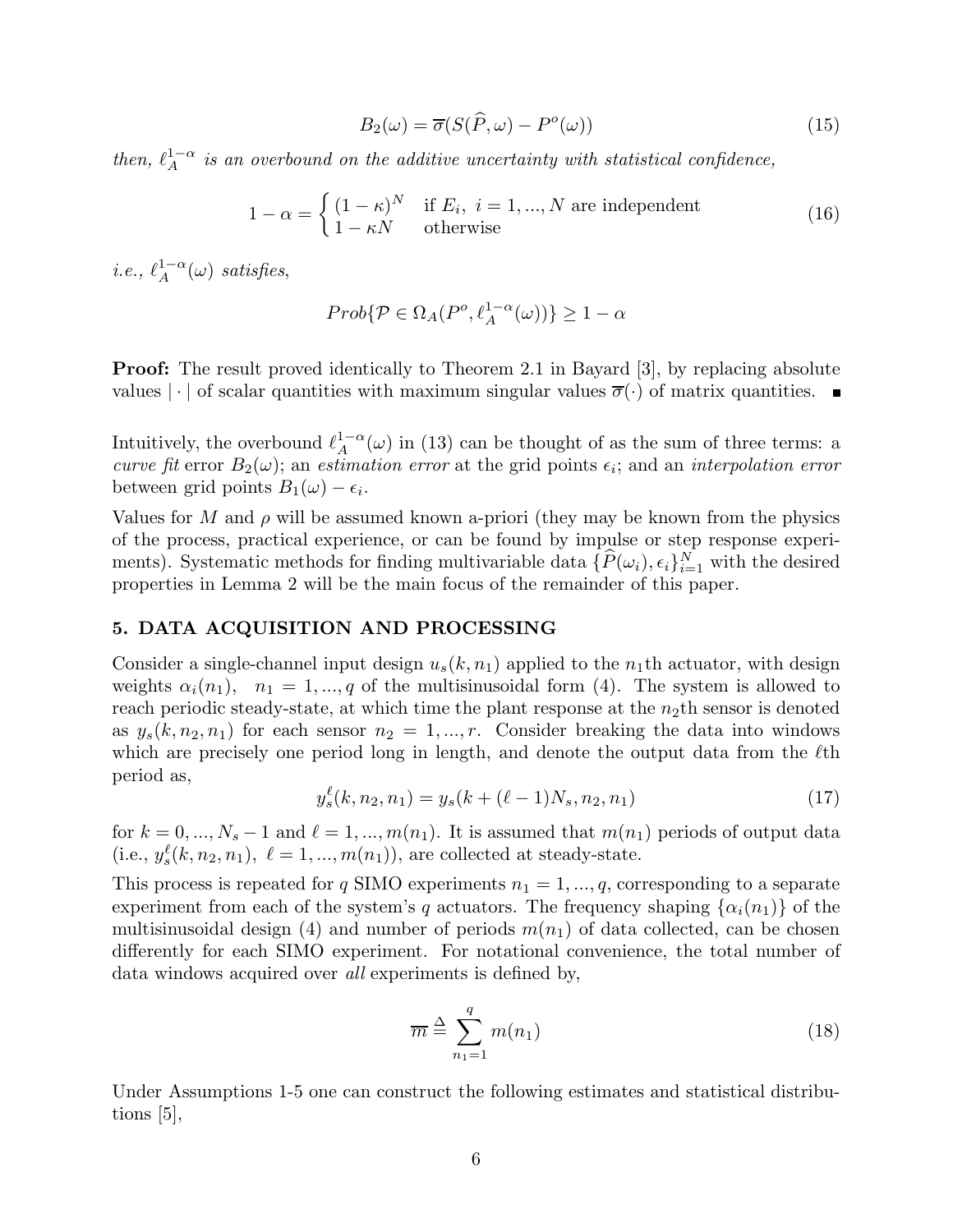*DFT Plant Estimator*

$$
\widehat{P}(\omega_i, n_2, n_1) = \frac{\overline{Y}(\omega_i, n_2, n_1)}{U(\omega_i, n_1)}; \quad n_1 = 1, ..., q; \quad n_2 = 1, ..., r
$$
\n(19)

$$
\overline{Y}(\omega_i, n_2, n_1) = \begin{cases} \frac{1}{m(n_1)} \sum_{\ell=1}^{m(n_1)} Y^{\ell}(\omega_i, n_2, n_1) & \text{for } \omega_i \text{ or } \omega_{N_s - i} \in u_s \\ 0 & \text{otherwise} \end{cases}
$$
 (20)

$$
Y^{\ell}(\omega_i, n_2, n_1) = \sum_{k=0}^{N_s - 1} y_s^{\ell}(k, n_2, n_1) e^{-j\omega_i kT}
$$
 (21a)

$$
U(\omega_i, n_1) = \sum_{k=0}^{N_s - 1} u_s(k, n_1) e^{-j\omega_i kT}
$$
 (21.6)

It is noted that  $P(\omega_i, n_2, n_1)$  is defined only at points of nonzero energy in the input (i.e.,  $f_{\text{on }i \text{ such that } t \in \mathbb{R}^n}$  is in  $\omega$ ) for *i* such that  $\omega_i$  or  $\omega_{N_s-i}$  is in  $u_s$ ).

*SIMO-Data Estimates*

$$
|\widehat{W}(\omega_i, n_2|n_1)|^2 = \frac{\sum_{\ell=1}^{m(n_1)} |Y(\omega_i, n_2, n_1) - \overline{Y}(\omega_i, n_2, n_1)|^2}{N_s(m(n_1) - 1)}
$$
(22)

$$
\frac{(2m(n_1)-2)|\widehat{W}(\omega_i, n_2|n_1)|^2}{|W(\omega_i, n_2)|^2} \sim \chi^2(2m(n_1)-2)
$$
\n(23)

$$
\frac{\alpha_i(n_1)m(n_1)N_s}{2|\widehat{W}(\omega_i, n_2|n_1)|^2} \cdot |\widehat{P}(\omega_i, n_2, n_1) - \mathcal{P}(\omega_i, n_2, n_1)|^2 \sim F(2, 2m(n_1) - 2)
$$
(24)

*MIMO-Data Estimates*

$$
|\widehat{W}(\omega_i, n_2)|^2 = \frac{\sum_{n_1=1}^q \sum_{\ell=1}^{m(n_1)} |Y(\omega_i, n_2, n_1) - \overline{Y}(\omega_i, n_2, n_1)|^2}{N_s(\overline{m} - q)} \tag{25}
$$

$$
\frac{(2\overline{m} - 2q)|\widehat{W}(\omega_i, n_2)|^2}{|W(\omega_i, n_2)|^2} \sim \chi^2(2\overline{m} - 2q)
$$
\n(26)

$$
\frac{\alpha_i(n_1)m(n_1)N_s}{2|\widehat{W}(\omega_i, n_2)|^2} \cdot |\widehat{P}(\omega_i, n_2, n_1) - \mathcal{P}(\omega_i, n_2, n_1)|^2 \sim F(2, 2\overline{m} - 2q) \tag{27}
$$

Here,  $\chi^2(\nu)$  denotes a Chi-Squared distribution with  $\nu$  degreees of freedom and  $F(\nu_1, \nu_2)$ denotes a Fisher distribution with  $\nu_1$  and  $\nu_2$  degrees of freedom, respectively.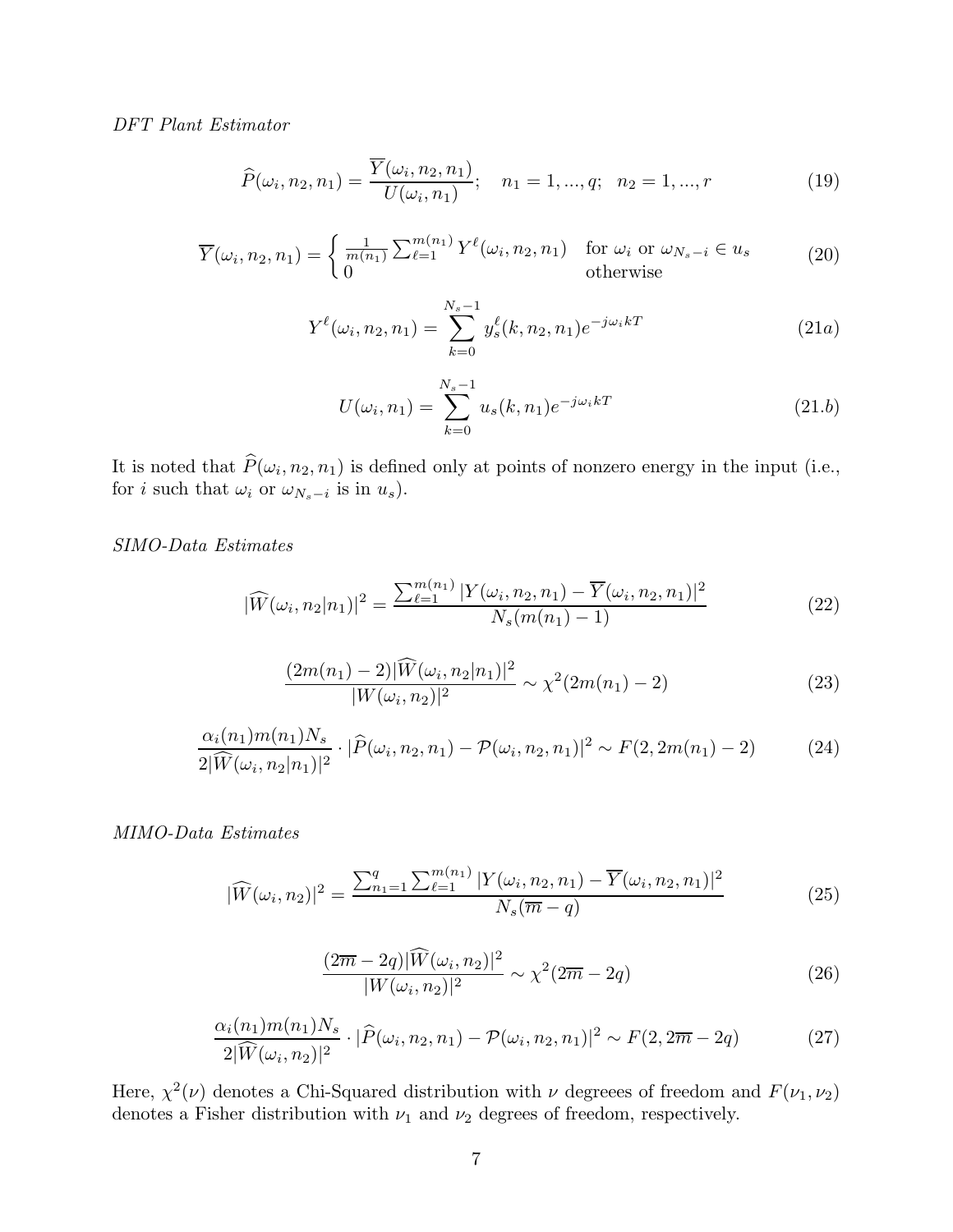A distinction is made between SIMO-data estimates and MIMO-data estimates above. The reason is that there is separate information concerning the noise filter W from each SIMO experiment. For example, the noise coloring filter  $W(z^{-1}, n_2)$  can be estimated by monitoring the noise in sensor  $n_2$  in each of q separate SIMO experiments. Hence, one can generate q separate estimates of  $W(z^{-1}, n_2)$  (denoted above as  $\widetilde{W}(z^{-1}, n_2|n_1); n_1 =$  $1, \ldots, q$ ), or alternatively, combine all data sets into a single MIMO-data estimate (denoted as  $W(z^{-1}, n_2)$ ).

Clearly, MIMO-data estimates (25) of the noise filter will be more accurate than the SIMO-data estimates (22) since they use more data (i.e., note the double summation in the numerator of (25)). However, the MIMO-data plant error statistics (27) will be statistically *dependent* across each row of the transfer function, since they involve a common noise filter estimate  $\widehat{W}(z^{-1}, n_2)$ . In contrast, plant error statistics based on SIMO-data (24) will remain *independent* across each row of the transfer function, since SIMO data is statistically independent from one experiment to the next. For combining probabilistic events, statistical independence is often preferred.

#### **6. MULTIVARIABLE RESULTS**

A statistical multivariable plant set estimate can be directly obtained from Lemma 2 if one can find  $\epsilon_i$  such that the event,

$$
E_i: \quad \overline{\sigma}(\mathcal{P}(\omega_i) - \widehat{P}(\omega_i)) \le \epsilon_i \tag{28}
$$

is satisfied with at least probability  $1 - \kappa$  at each grid point *i*. Such values of  $\epsilon_i$  will be determined in this section under Assumptions 1-5.

Consider the well known Frobenious norm bound on the square of the maximum singular value,

$$
\overline{\sigma}(\mathcal{P}(\omega_i) - \widehat{P}(\omega_i))^2 \le ||\mathcal{P}(\omega_i) - \widehat{P}(\omega_i)||_f^2
$$
\n(29)

$$
= \sum_{n_2=1}^r \sum_{n_1=1}^q |\mathcal{P}(\omega_i, n_2, n_1) - \widehat{P}(\omega_i, n_2, n_1)|^2 \tag{30}
$$

where  $||X||_f \stackrel{\Delta}{=} tr\{X^T X\}^{1/2}$ . Using the SIMO-data error statistics (24) each of the terms  $(20)$  can be expressed to probability 1, why in (30) can be overbounded to probability  $1 - \gamma$  by,

$$
|\mathcal{P}(\omega_i, n_2, n_1) - \widehat{P}(\omega_i, n_2, n_1)|^2 \le \rho_i^{1-\gamma}(n_2, n_1)
$$
\n(31)

where,

$$
\rho_i^{1-\gamma}(n_2, n_1) = \frac{2|\widehat{W}(\omega_i, n_2|n_1)|^2}{\alpha_i(n_1)m(n_1)N_s} \cdot F_{1-\gamma}(2, 2m(n_1) - 2)
$$
\n(32)

and  $F_{1-\gamma}(\nu_1, \nu_2)$  denotes the  $\frac{\%(1-\gamma)}{\times}100$  percentile for the Fisher distribution. The events (31) are statistically independent for  $n_1 \neq n_2$  since,

1) The errors in each *row* of  $\hat{P}$  are independent by the diagonal structure of noise W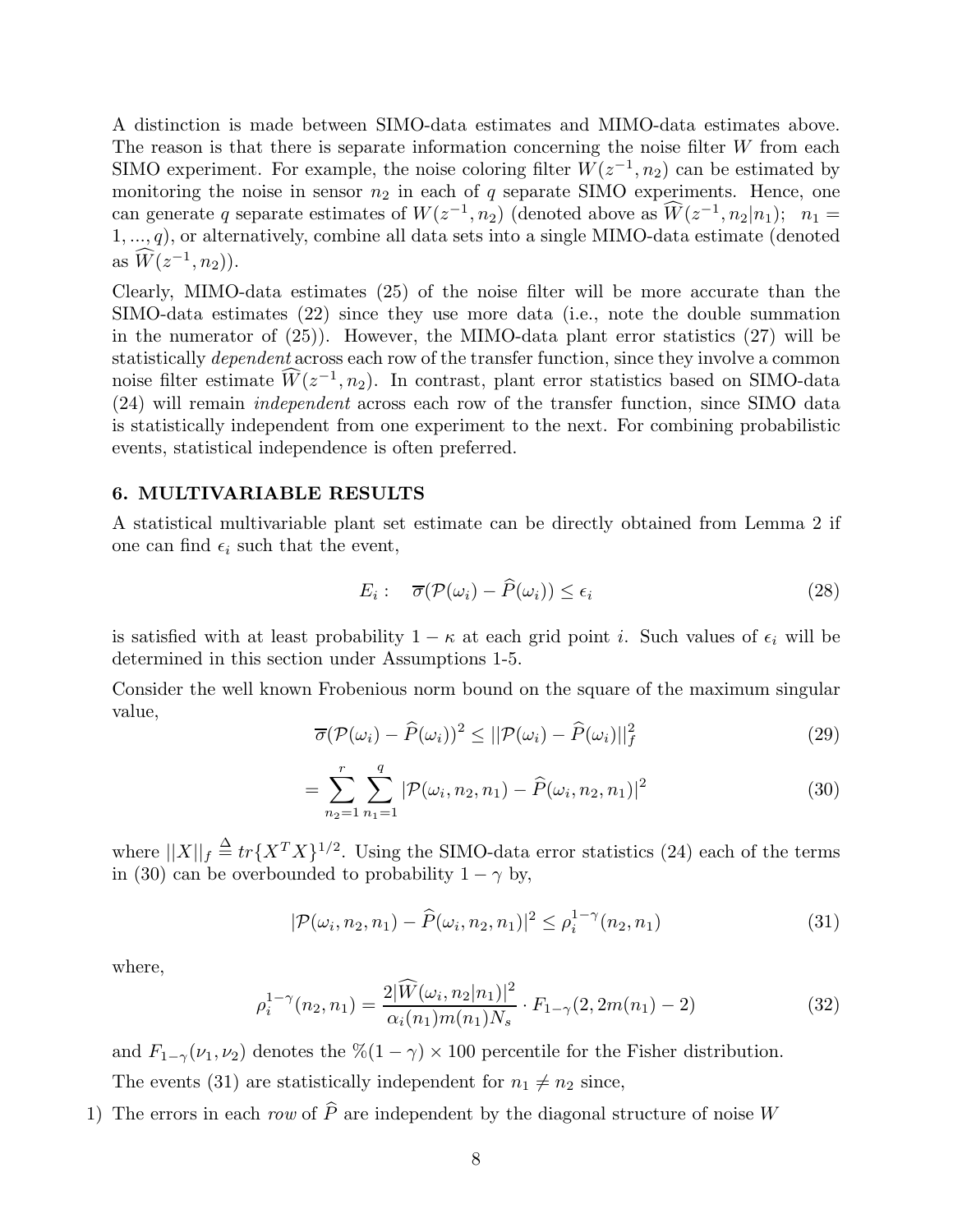2) The errors in each *column* of  $\hat{P}$  are independent by the SIMO data aquisition procedure and the use of SIMO-data estimates (24) in the calculation of the percentiles in (32).

Hence, from (30) and (31) the event,

$$
E_i: \quad \overline{\sigma}(\mathcal{P}(\omega_i) - \widehat{P}(\omega_i))^2 \le \sum_{n_2=1}^r \sum_{n_1=1}^q \rho_i^{1-\gamma}(n_2, n_1) \stackrel{\Delta}{=} \epsilon_i \tag{33}
$$

holds with probability,

$$
(1 - \kappa) = (1 - \gamma)^{q \cdot r} \tag{34}
$$

as desired. Furthermore, under Assumption 5, the events  $E_i$   $i = 1, ..., N$  in (33) are statistically independent from one frequency to the next. Hence, one can use the results of Lemma 2 to generate an additive uncertainty overbound  $\ell_A^{1-\alpha}(\omega)$  to confidence  $1-\alpha$ <br>using the formula  $1-\alpha - (1-\kappa)^{n_s}$ using the formula  $1 - \alpha = (1 - \kappa)^{n_s}$ .

Using the LPSOF algorithm [19] to overbound the *nonparametric* additive error  $\ell_A^{1-\alpha}(\omega)$ <br>gives an additive uncertainty weighting filter  $W_A(z^{-1}) = w_A(z^{-1})$ . *L* in the form of a gives an additive uncertainty weighting filter  $W_A(z^{-1}) = w_A(z^{-1}) \cdot I$  in the form of a *parametric* filter  $w_A$  times the identity matrix. The additive error is now in the desired parametric form for use with control design software.

# **7. CONCLUSIONS**

The present paper extends statistical plant estimation approaches to the multivariable case. This approach produces a nominal plant estimate  $P<sup>o</sup>$  and the additive uncertainty weighting filter  $W_A \cdot I$ , such that the true plant lies in the additive uncertainty set  $\mathcal{P} =$  $P^o + W_A \Delta$  to a prescribed statistical confidence  $\% (1 - \alpha) \times 100$ . Hence, any controller designed to be robust with respect to  $P^o$  and  $W_A$  will work on the true system to the same  $\%$ (1 –  $\alpha$ ) × 100 statistical confidence.

The main device used here to effect the extension to the multivariable case is to overbound the maximum singular value of a matrix X by its Frobenious norm  $||X||_f = Tr{X^T X}^{1/2}$ , i.e.,

$$
\frac{1}{\sqrt{\min\{q,r\}}}||X||_f \le \overline{\sigma}(X) \le ||X||_f
$$

It is seen that this bound can become conservative if both the number of inputs  $q$  and outputs  $r$  of the plant increases. However, the maximum singular value of a random matrix has very complicated statistics, while the Frobenious norm is characterized completely in terms of second-order statistics. This property has enabled the development of statistical uncertainty bounds based directly on the measured data.

The reader is warned that the use of M, ρ information to overbound the *interpolation error* in Lemma 2, can be wildly conservative in practice. This is especially true when applied to lightly damped systems. A reasonable practical approach is to choose a "good" frequency grid based engineering judgement, and to neglect the interpolaton error in the computation of the uncertainty.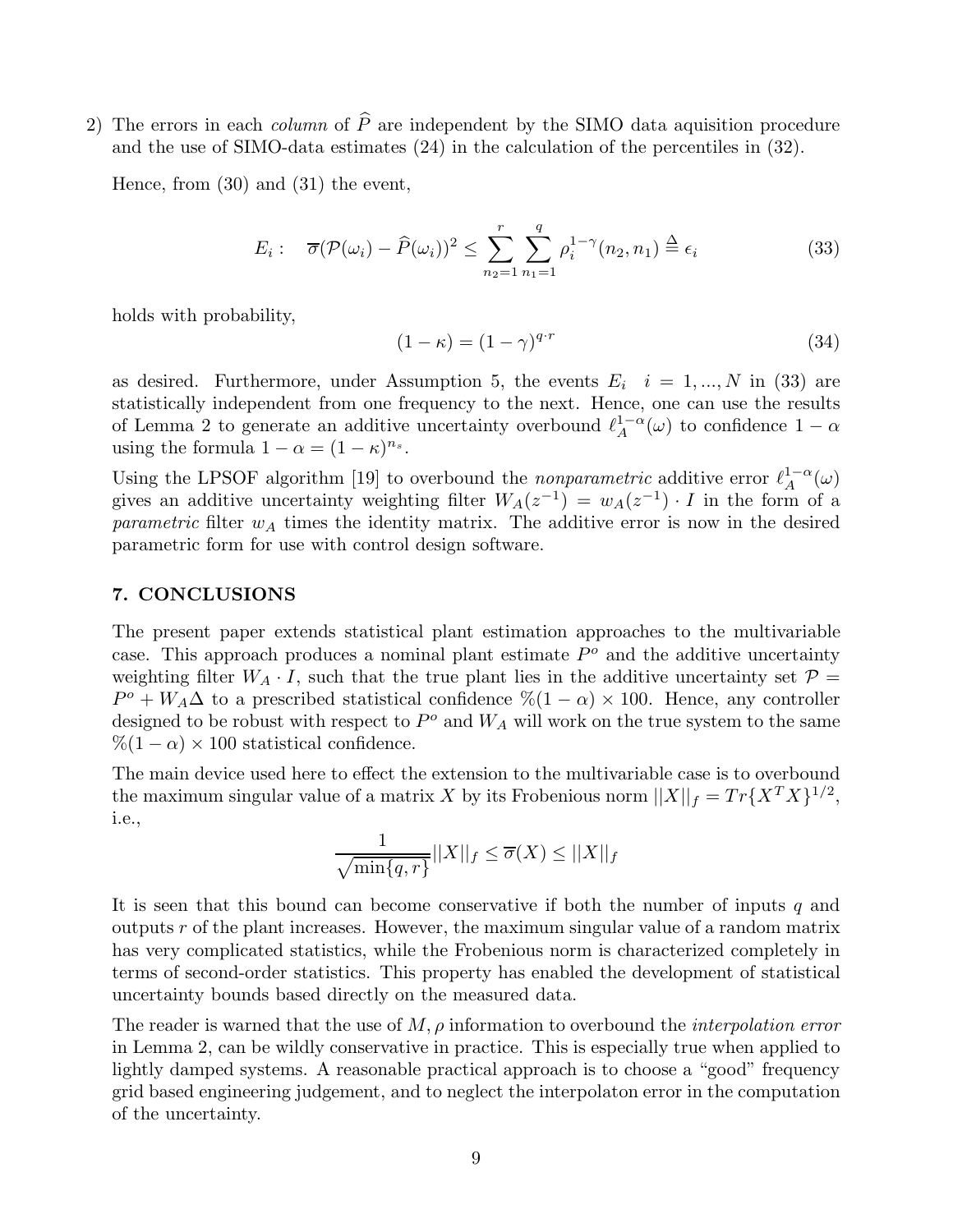The restriction of having to know the noise filters  $W(z^{-1})$  has been relaxed compared to earlier treatments. This comes at a cost of having to choose a sufficiently large input period  $N_sT$  compared to the time constants of W and its inverse. A precise characterization of the error when this condition (i.e., Assumption 5) is violated is of interest but is not presently available. The requirement (Assumption 3) that  $W$  is diagonal is also restrictive, and effort is underway to relax this condition.

The present method is based on a multisinusoidal input signal, which is somewhat restrictive compared to other approaches which allow arbitrary inputs. However, there is a great deal of flexibility in designing the spectrum of the multisinusoidal excitation, which can be useful in applications. Furthermore, it is expected that the multisinusoidal signal can be applied at low levels over long periods of time, in order to extract plant knowledge with minimal impact to normal system operations.

### **ACKNOWLEDGEMENTS**

This research was performed at the Jet Propulsion Laboratory, California Institute of Technology, under contract with the National Aeronautics and Space Administration.

# **REFERENCES**

- [1] G.J. Balas, J.C. Doyle, K. Glover, A.K. Packard, R. Smith, *H-Infinity and Mu Control Analysis : Mu-Tools Manual.* The MathWorks Inc. 1990.
- [2] D.S. Bayard, "Multivariable frequency domain identification via 2-Norm minimization," Proc. American Control Conference, Chicago, Illinois, pp. 1253-1257, June 1992.
- [3] D.S. Bayard, "Statistical plant set estimation using Schroeder-phased multisinusoidal input designs," J. Applied Mathematics and Computation, vol. 58, pp. 169-198, 1993.
- [4] D.S. Bayard, "An algorithm for state-space frequency domain identification without windowing distortions," Proc. 31st IEEE Conference on Decision and Control, Tucson, Arizona, December 1992.
- [5] D.S Bayard, "Multivariable plant and disturbance identification using multisinusoidal input excitation," JPL Internal Document, in preparation.
- [6] D.S. Bayard, Y. Yam, E. Mettler, "A criterion for joint optimization of identification and robust control," IEEE Transactions on Automatic Control, *Special Mini-Issue on System Identification for Control Design*, vol. 37, no. 7, pp. 986-991, July 1992.
- [7] R.Y. Chiang and M.G. Safonov, *Robust-Control Toolbox.* The MathWorks, Inc. 1988.
- [8] D.K. de Vries, and P.M.J. Van den Hof, "Quantification of model uncertainty from data: input design, interpolation, and connection with robust control design specification," Proc. American Control Conference, Chicago, Illinois, pp. 3170-3175, June 1992.
- [9] D.K. de Vries, and P.M.J. Van den Hof, "Quantification of model uncertainty from experimental data: a mixed deterministic-probabilistic approach," Internal Report, Dept. Mech. Eng., Delft University Techn., 1992.
- [10] G. Gu and P.P. Khargonekar, "A class of algorithms for identification in  $H_{\infty}$ ," Automatica, vol. 28, pp. 299-312, 1992.